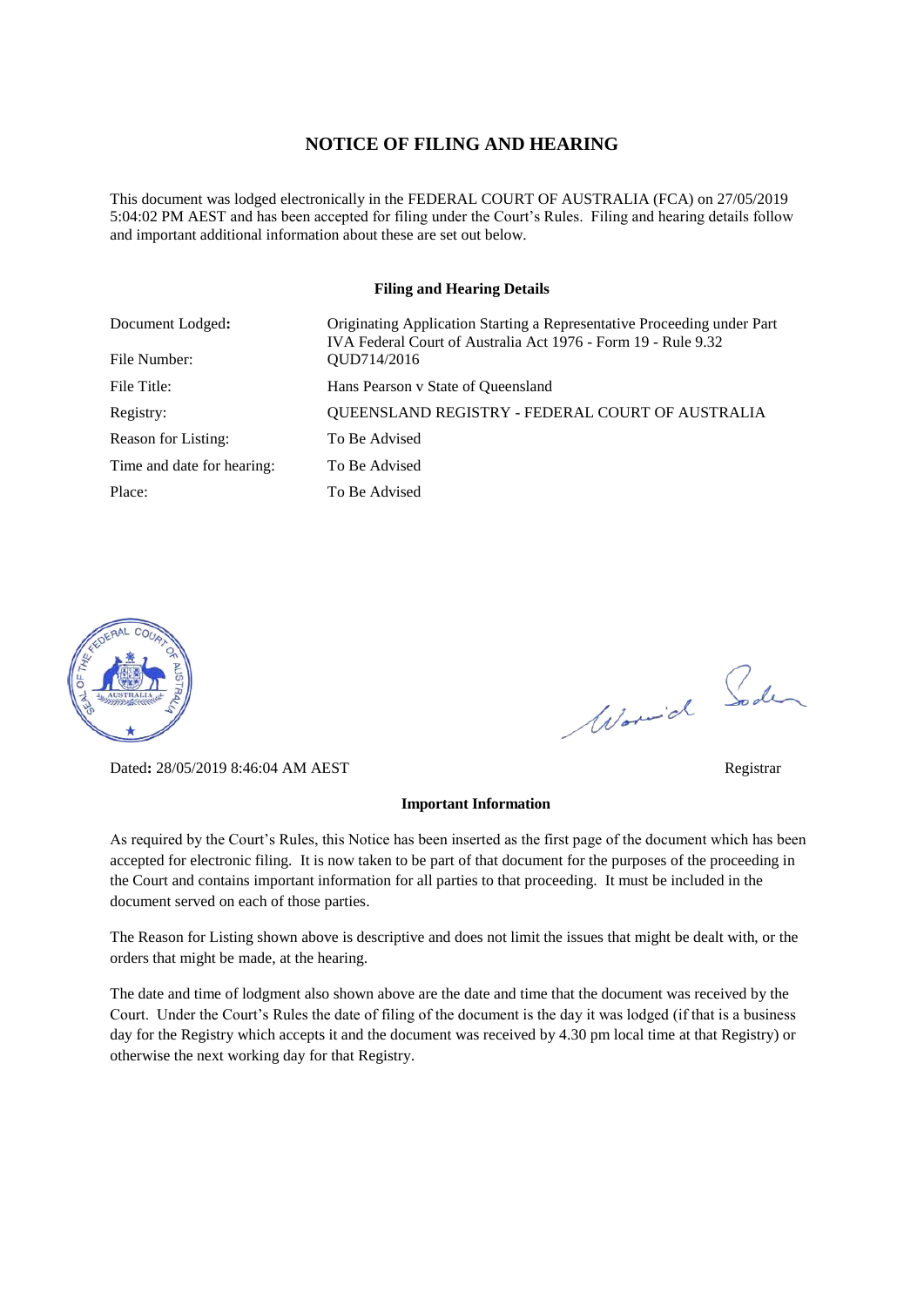

# **Fifth Amended application starting a representative proceeding under Part IVA of the Federal Court of Australia Act 1976 and under the Australian Human Rights Commission Act 1986**

(Amended on 27 May 2019 pursuant to the order of Murphy J dated 23 May 2019)

No. QUD714 of 2016

Federal Court of Australia District Registry: Queensland Division: General

**HANS PEARSON**

Applicant

**STATE OF QUEENSLAND** 

Respondent

### To the Respondent

The Applicant applies for the relief set out in this application.

The Court will hear this application, or make orders for the conduct of the proceeding, at the time and place stated below. If you or your lawyer do not attend, then the Court may make orders in your absence.

You must file a notice of address for service (Form 10) in the Registry before attending Court or taking any other steps in the proceeding.

### **Time and date for hearing**:

**Place**:

| Hans Pearson, Applicant           |
|-----------------------------------|
| John Bottoms                      |
| <b>BOTTOMS ENGLISH LAWYERS</b>    |
| (07) 4051 5388 Fax (07) 4051 5206 |
| JohnBottoms@belaw.com.au          |
| 63 Mulgrave Road, Cairns QLD 4870 |
|                                   |

[Form approved 01/08/2011]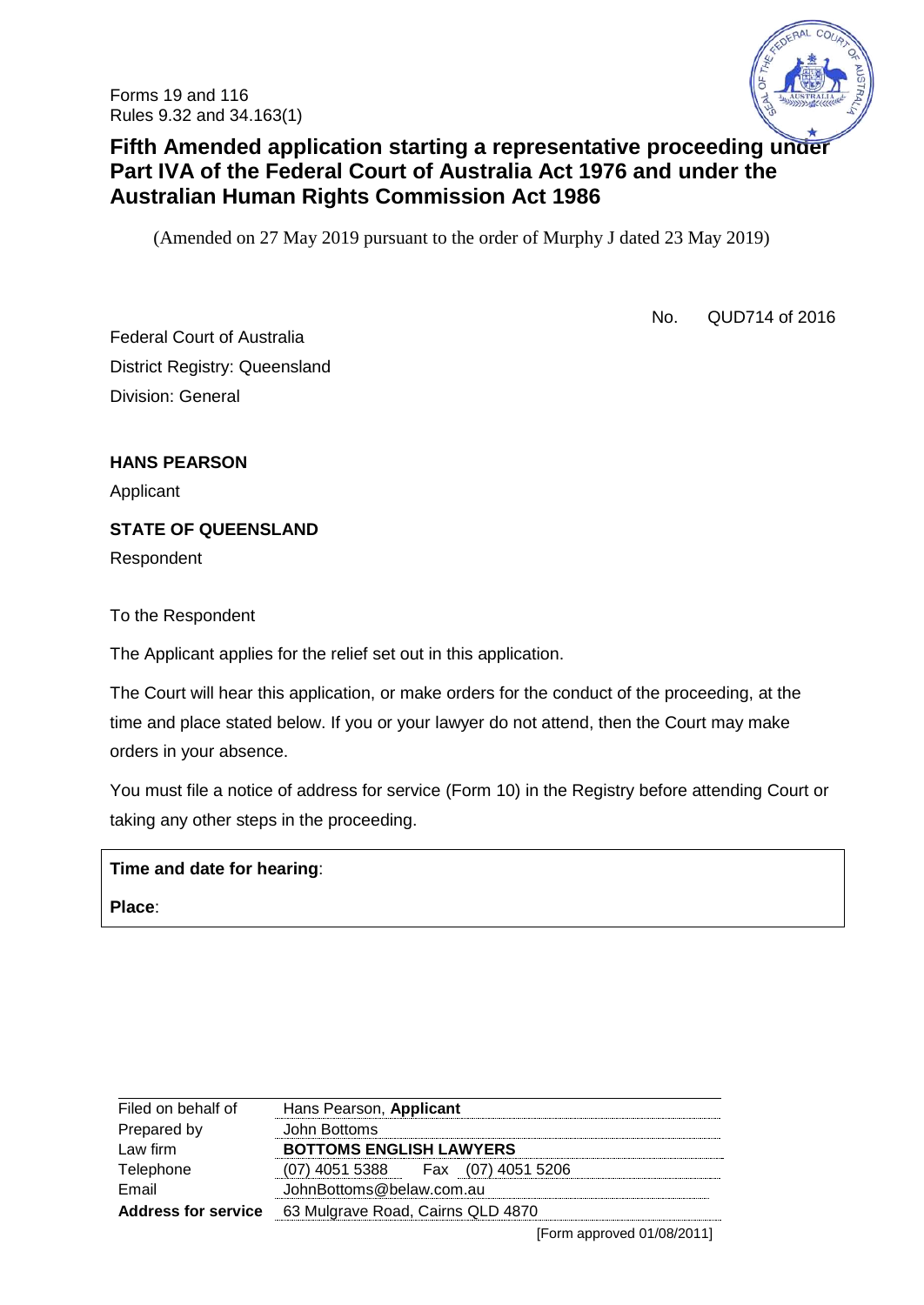Date:



Signed by an officer acting with the authority of the District Registrar

### **Details of claim**

On the grounds stated in the accompanying Fourth Third Amended Statement of Claim, the Applicant claims:

## **Account on the basis of wilful default**

- 1A. an order for an account from the Respondent, on the basis that the Respondent (as a trustee and/or as a fiduciary) is in an accounting relationship with both the Applicant and Group Members (as defined in paragraph 2 of the Third Amended Statement of Claim).
- 1B. on his own behalf and on behalf of the Group Members, an order that an account on the basis of wilful default be taken of the accounts (as defined at paragraph 249A of the Third Amended Statement of Claim) from 12 October 1939 on the basis of the existence of the Respondent's wilful defaults pleaded at paragraphs 271A and 271B of the Third Amended Statement of Claim.
- 1C. if an account on the basis of wilful default is taken pursuant to paragraph 1B, the Respondent as trustee be charged with and accountable to the trust (as defined at paragraph 250 of the Third Amended Statement of Claim) for such monies as:
	- (a) it received or wrongfully disbursed from the trust by the breaches of trust pleaded at paragraph 265 of the Third Amended Statement of Claim or as otherwise revealed in the taking of the account; and, or alternatively
	- (b) it ought to have received as trustee but for the wilful defaults pleaded at paragraphs 271A and 271B of the Third Amended Statement of Claim or as otherwise revealed in the taking of the account.

# **Common account**

1D. on his own behalf and on behalf of the Group Members, and in the alternative to the account on the basis of wilful default pleaded at paragraphs 1B and 1C, an order that an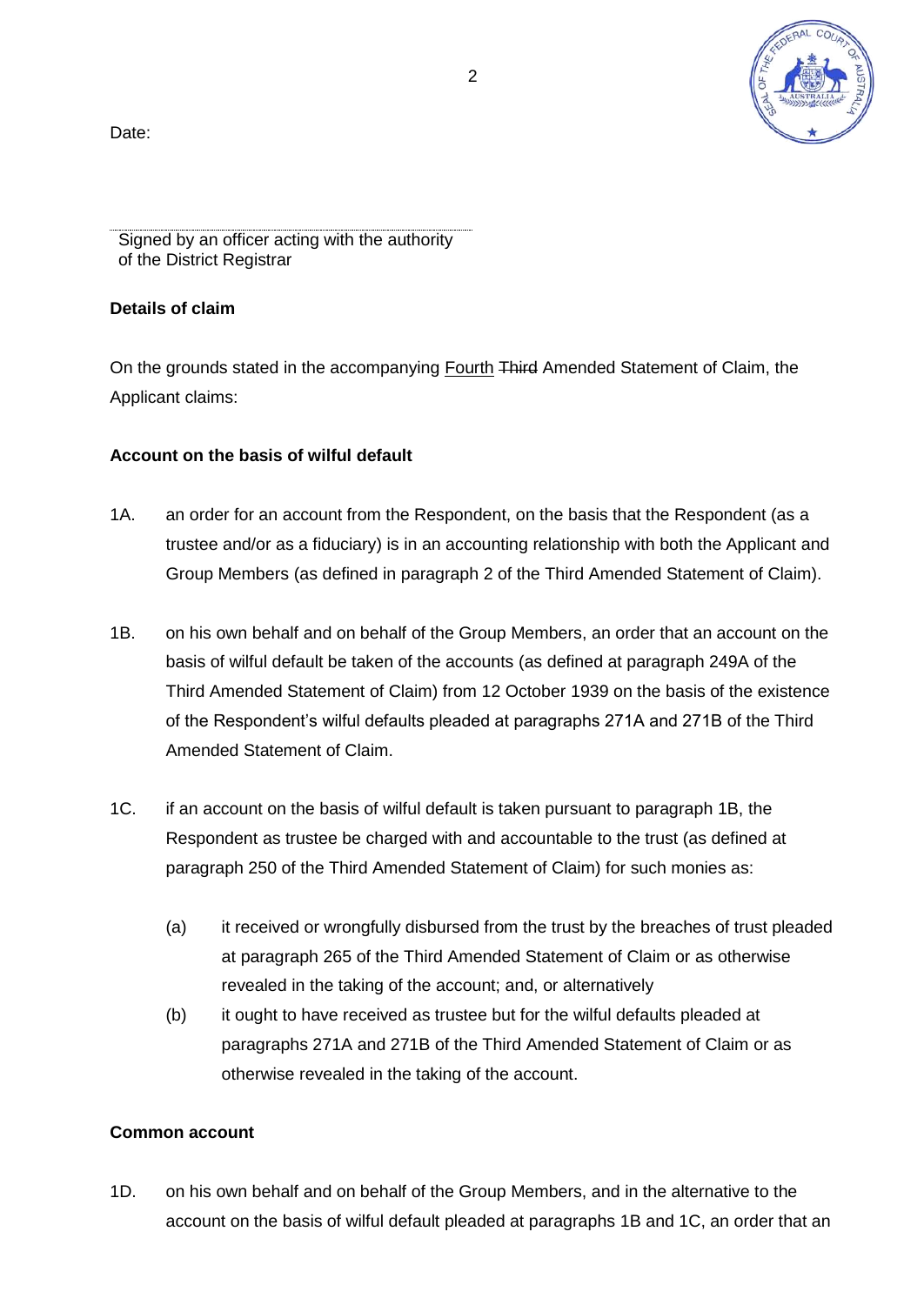

account in common form be taken of the accounts from 12 October 1939 on the basis the Respondent's:

- (a) breaches of trust pleaded at paragraph 265 of the Third Amended Statement of Claim;
- (b) wilful defaults pleaded at paragraphs 271A and 271B of the Third Amended Statement of Claim,

and in aid of any of the other relief pleaded at sub-paragraphs 1, 2, 4, 9, 9A, 9B, 9C below.

1E. if a common account is taken pursuant to paragraph 1D, the Respondent as trustee be charged with and accountable to the trust (as defined at paragraph 250 of the Third Amended Statement of Claim) for such monies as it received or wrongfully disbursed from the trust by the breaches of trust pleaded at paragraph 265 of the Third Amended Statement of Claim or as otherwise revealed in the taking of the account.

# **Other relief**

Further, or in the alternative to paragraphs 1A to 1E, the Applicant claims the following relief on his own behalf and on behalf of the Group Members:

- 1. a declaration that the Respondent is a trustee of money held in trust on behalf of the Applicant and Group Members from time to time as pleaded at paragraph 250 of the Third Amended Statement of Claim;
- 2. a declaration that the Respondent breached the trust as a result of the matters pleaded at paragraphs 265, 271A or 271B of the Third Amended Statement of Claim;
- 2A. a declaration that any or all of ss. 6, 9(1), 10, 12(1) and 28 of the *The Aboriginals Regulations of 1945* (Qld) (as amended) (**1945 regulations**) were invalid or otherwise made without statutory authority, as pleaded at paragraphs 261, 261A, 261B, 261C, 261D, 261E, 261F or 261K of the Third Amended Statement of Claim;
- 3. further or in the alternative, a declaration that the Respondent:
	- (a) was in a fiduciary relationship with the Applicant and Group Members; and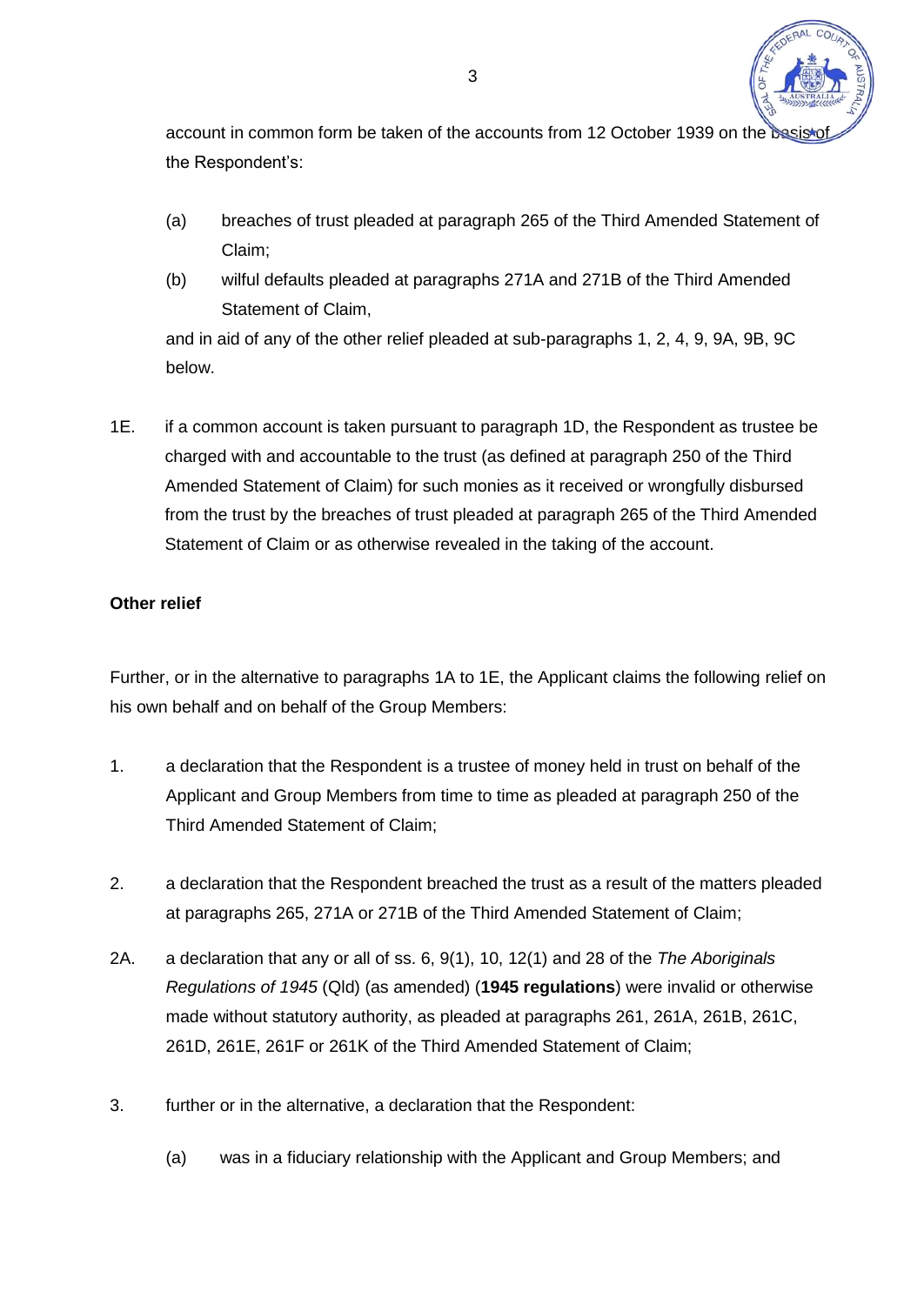

- (b) as a fiduciary owed the Applicant and Group Members the duties identified at paragraph 257 of the Third Amended Statement of Claim;
- 4. a declaration that the Respondent was in breach of the fiduciary duty owed to the Applicant as a result of the matters pleaded at paragraphs 270, 270A or 271A of the Third Amended Statement of Claim;
- 5. **[blank]** \$120,410, being the reasonable present-day value of compulsory labour undertaken by the Applicant at the direction of the protector or superintendent at Hopevale and Palm Island pursuant to section 28 of the 1945 regulations;
- 6. [blank] reasonable (present-day value) remuneration on a quantum meruit basis for compulsory labour undertaken by aboriginal Claimants at the direction of the protector or superintendent of a reserve, settlement or mission reserve pursuant to section 28 of the 1945 regulations;
- 7. [blank]
- 8. [blank]
- 9. an order that the respondent make by way of equitable compensation restitution of the trust estates of to the Applicant and each Group Member on account of those breaches of trust and/or breaches of fiduciary duties pleaded at paragraphs 265, 270, 270A, 271A or 271B of the Third Amended Statement of Claim;
- 9A. in the alternative to paragraph 9, following an account pursuant to paragraph 1B or 1D, an order that the Respondent account to the trust and/or accounts in the amount charged pursuant to paragraph 1C or 1E;
- 9B. an order pursuant to ss 33Z(1)(f) and/or 33ZF of the *Federal Court of Australia Act 1976*  (**FCA**) awarding damages in an aggregate amount in order to give effect to the equitable compensation claimed at paragraph 9 in relation to those breaches of trust and/or fiduciary duties pleaded at paragraphs 265, 270, 270A, 271A or 271B of the Third Amended Statement of Claim that are capable of reasonably accurate assessment;
- 9C. in the alternative to paragraph 9B, an order pursuant to ss 33Z(1)(f) and/or 33ZF of the FCA awarding damages in an aggregate amount in order to give effect to the relief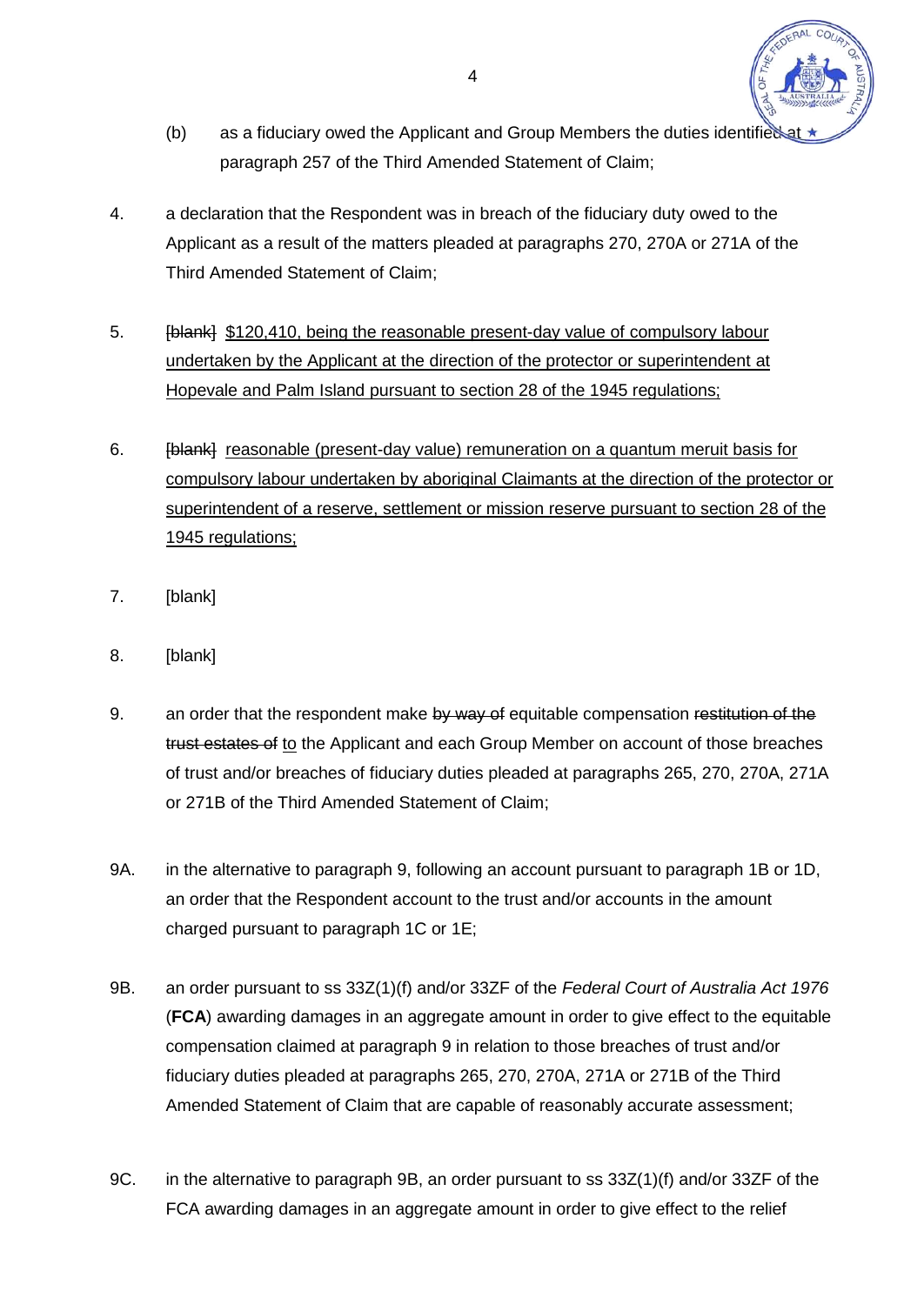

claimed at paragraph 9A in relation to those defaults identified by account that are capable of reasonably accurate assessment;

- 9D. an order pursuant to ss 33Z(1)(f), 33Z(2) and/or 33ZF of the FCA for the distribution of any aggregate award of damages pursuant to paragraphs 9A or 9C:
	- (a) first to the Applicant and Group Members in accordance with their individual entitlement to claim as determined by the fund administrators; and
	- (b) second, with respect to any undistributed residue, not to the Respondent but in a manner analogously to a *cy-près* scheme as determined by Court or the fund administrators;
- 10. further, a declaration pursuant to s.46PO(4) of the *Australian Human Rights Commission Act* 1986 (Cth) that there has been unlawful discrimination by the Respondent against the Applicant;
- 11. [blank]
- 12. an order pursuant to s. 46PO(4)(d) of the *Australian Human Rights Commission Act* 1986 (Cth) requiring the Respondent to pay to the Applicant and Group Members damages by way of compensation for the loss or damage suffered because of the conduct of the Respondent;
- 12A. aggravated damages for breaches of ss. 9 and 10 of the *Racial Discrimination Act* 1975;
- 12B. a declaration that the Respondent holds its interest in the benefit of any breach of trust or fiduciary duty subject to a constructive trust in favour of the Applicant and Group Members as pleaded at paragraphs 278A and 326 of the Third Amended Statement of Claim;
- 12C. an order for restitution by the Respondent as a consequence of its unjust enrichment pleaded at paragraph 278A and 326 of the Third Amended Statement of Claim;
- 13. exemplary damages;
- 14. interest calculated on a compound basis;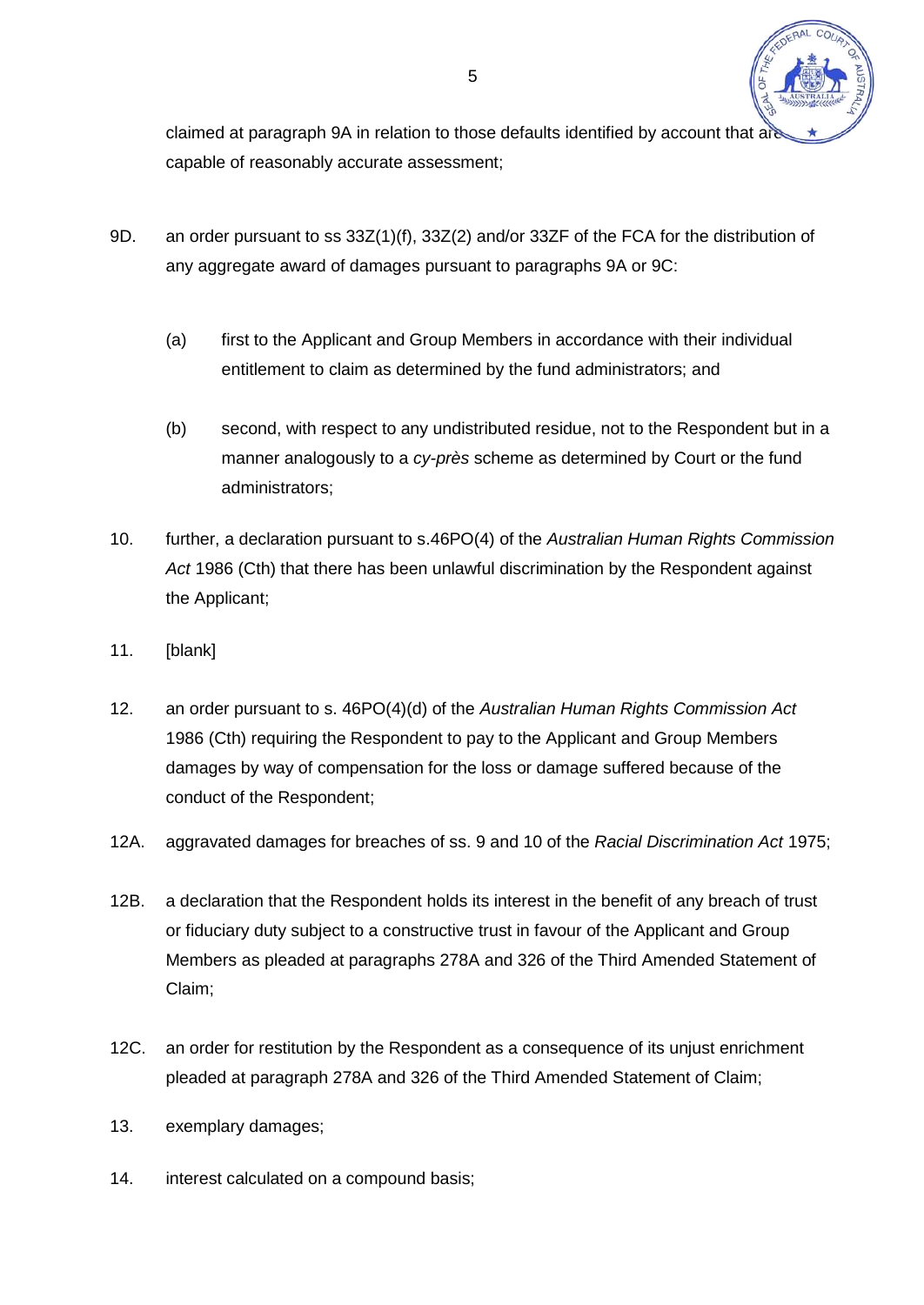

- 15. costs;
- 16. such further or other orders as the court may think appropriate.

### **Questions common to claims of group members**

The questions of law or fact common to the claims of the group members are:

- 1. Did the provisions of *The Aboriginal Preservation and Protection Act of 1939* (Qld) (as amended) (**1939 Act**) apply to the Applicant and group members from 12 October 1939 until 28 April 1966.
- 2. In the alternative to (1), did the provisions of *The Torres Strait Islanders Act of 1939* (Qld) (as amended) (**Islander Act**) apply to group members from 12 October 1939 until 28 April 1966.
- 3. Did the provisions of *The Aboriginals Regulations of 1945* (Qld) (as amended) (**1945 regulations**) apply to The Applicant and group members from 23 April 1945 until 28 April 1966.
- 4. In the alternative to (3), did the provisions of *The Islander Regulations, 1946* (as amended) (**Islander regulations**) apply to group members from 3 August 1946 until 28 April 1966.
- 5. Did the provisions of *The Aborigines' and Torres Strait Islanders' Affairs Act of 1965* (Qld) (**1965 Act**) and *The Aborigines' and Torres Strait Islanders' Regulations of 1966* (**1966 regulations**) (collectively called the **1965 Act and regulations**) apply to the Applicant and group members from 29 April 1966 until 4 December 1972.
- 6. Is the estate of, or a person representing the estate of, a deceased person who would otherwise be a group member, or a beneficiary of such an estate, able to claim as a group member.
- 7. Whether the Director of Native Affairs (and his or her successors) and/or the protectors (including where relevant the protector of islanders) and superintendents appointed under the 1939 Act and the 1945 regulations (collectively called the **1939 Act and regulations**), the Islander Act and regulations (collectively called the **Islander Act and**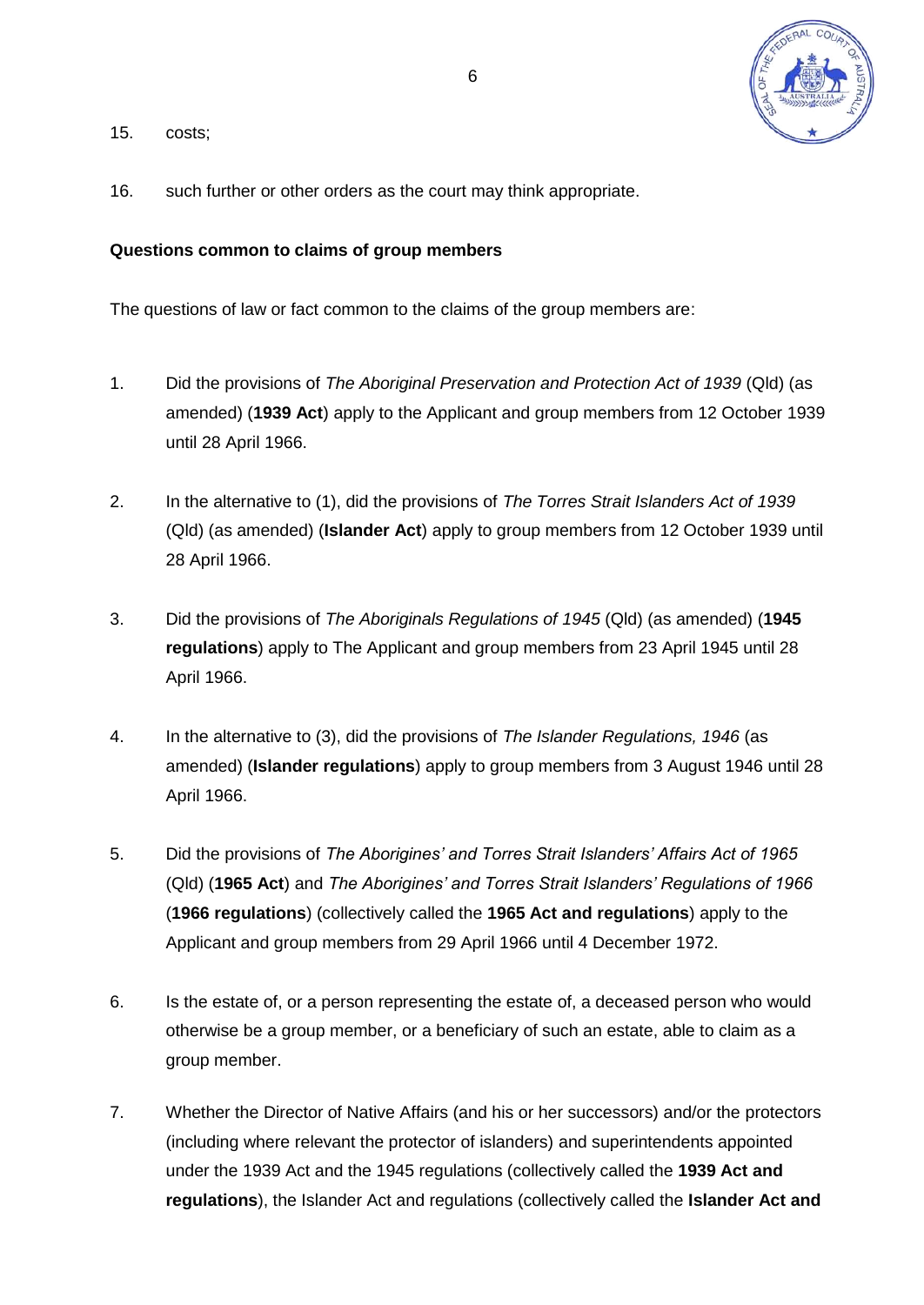

**regulations**), or the 1965 Act and regulations acted for and on behalf of the Respondent.

- 8. Whether the Respondent is liable for the acts of the Director of Native Affairs and/or protectors and superintendents when undertaking their duties pursuant to the 1939 Act and regulations, the Islander Act and regulations and the 1965 Act and regulations.
- 9. Whether the employment of the Applicant was regulated by the 1939 Act and regulations and the 1965 Act and regulations during the period 12 October 1939 to 4 December 1972 (**Claim Period**).
- 10. Whether the employment of group members during the Claim Period was regulated by the 1939 Act and regulations, the Islander Act and regulations and/or the 1965 Act and regulations.
- 11. Whether during the Claim Period the Applicant and group members were required to enter into written employment agreements made in accordance with the provisions of the 1939 Act and regulations, the Islander Act and regulations or the 1965 Act and regulations with respect to any paid employment undertaken by them (**employment agreements**).
- 12. Whether the employment agreements entered into by the Applicant and group members included a provision directing an employer to pay the whole or a portion of the wages of an aborigine or islander directly to the protector or superintendent.
- 13. Whether the minimum wages payable to an aboriginal were prescribed in the 1945 and 1966 regulations.
- 14. Whether the minimum wages payable to an islander were prescribed in the Islander Act and regulations.
- 15. Whether there was an agreement between the Respondent and the Australian Workers Union which set the rate of pay of an aboriginal working in the pastoral industry at twothirds of the rate applicable to a white employee under an equivalent State award.
- 16. Whether there was, at least since 1958, an agreement between the Respondent and the Pearl Shellers' Association which set the wages and working conditions for aborigines and islanders employed on vessels trading in Queensland.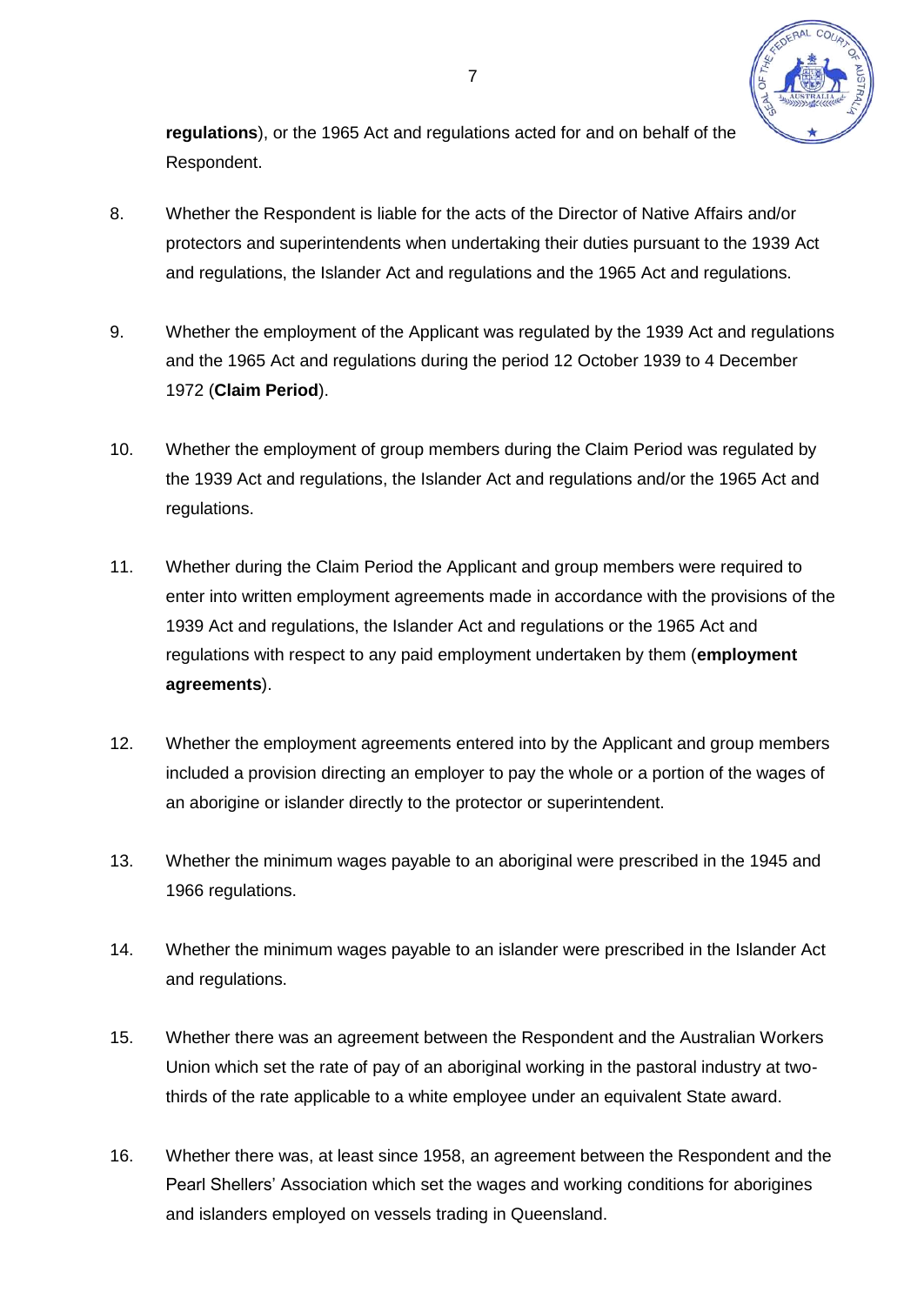

- 17. Whether there was a practice by which a portion of an aboriginal or islander employee's gross wage was paid by the employer directly to the relevant protector or superintendent.
- 18. Whether there was a practice by which the portion of an aboriginal employee's wage paid by an employer directly to a protector or superintendent was about 70% of the gross wages owed to the employee.
- 19. Whether there was a practice by which a portion of an aboriginal or islander employee's gross wage was paid by the employer directly to the employee as "pocket money".
- 20. Whether the portion of an aboriginal employee's wages paid by an employer directly to an employee as "pocket money" was about 30% of the gross wages owed to the employee.
- 21. What systems were in place to account for any money paid directly by an employer to a protector or superintendent under the employment agreements.
- 22. Whether the money paid directly by an employer to a protector or superintendent was held in trust for the aboriginal or islander employee on whose behalf it was paid.
- 23. Whether the protectors and superintendents who had received money directly from an employer on behalf of an aboriginal or islander employee owed a fiduciary duty with regard to the money paid to them.
- 24. Whether banks accounts had been established for the purpose of depositing money received by protectors and superintendents directly from employers with regard to aboriginal and islander wages (**bank accounts**).
- 25. Whether the protectors and superintendents who had received money directly from an employer on behalf of an aboriginal or islander employee paid such money into the bank accounts.
- 26. Whether the money paid into the bank accounts was held in trust for the aboriginal or islander employee on whose behalf that money had been paid.
- 27. What systems were in place to account for the money paid into the bank accounts.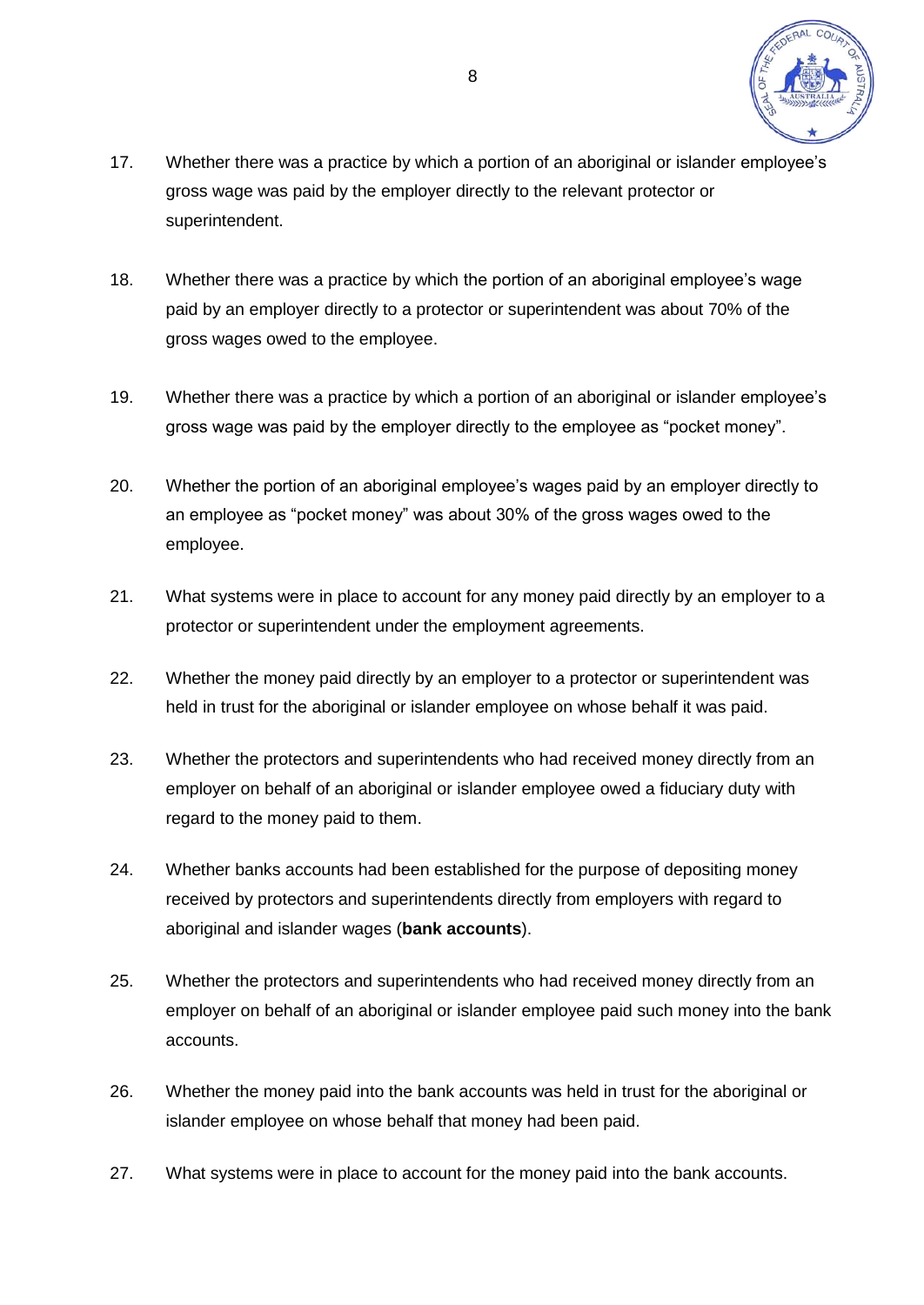

- 28. Whether money was paid on behalf of the Applicant and aboriginal group member either from the bank accounts or from the money received from an employer, to the Welfare Fund.
- 29. Whether the payment of money to the Welfare fund was valid or was in breach of trust or the fiduciary duty owed to aboriginal group members.
- 30. Whether the Respondent either itself or through its servants or agents was in breach of trust with regard to the management and operation of the bank accounts.
- 31. Whether any and what records have been kept with regard to the management and operation of the bank accounts.
- 32. Whether a failure by the Respondent to keep full records regarding the management and use of the money paid by employers was in breach of trust.
- 33. Whether a failure by the Respondent to keep full records regarding the management and use of the money paid by employers was contrary to the requirements of *The Audit Act of 1874* (Qld) (as amended).
- 34. Whether the Applicant and group members were at any time provided with documentation or information showing:
	- (a) the amount paid to the protector or superintendent on account of the Applicant and group members' wages;
	- (b) the amount deposited into the bank accounts on behalf of the Applicant and group members;
	- (c) how money in the bank accounts was invested or otherwise used;
	- (d) the amounts paid to the Welfare Fund on behalf of the Applicant and group members who were aborigines;
	- (e) any amount withdrawn from the bank accounts and the reason for such withdrawal;
	- (f) the balance held in the said accounts on behalf of the Applicant and group members;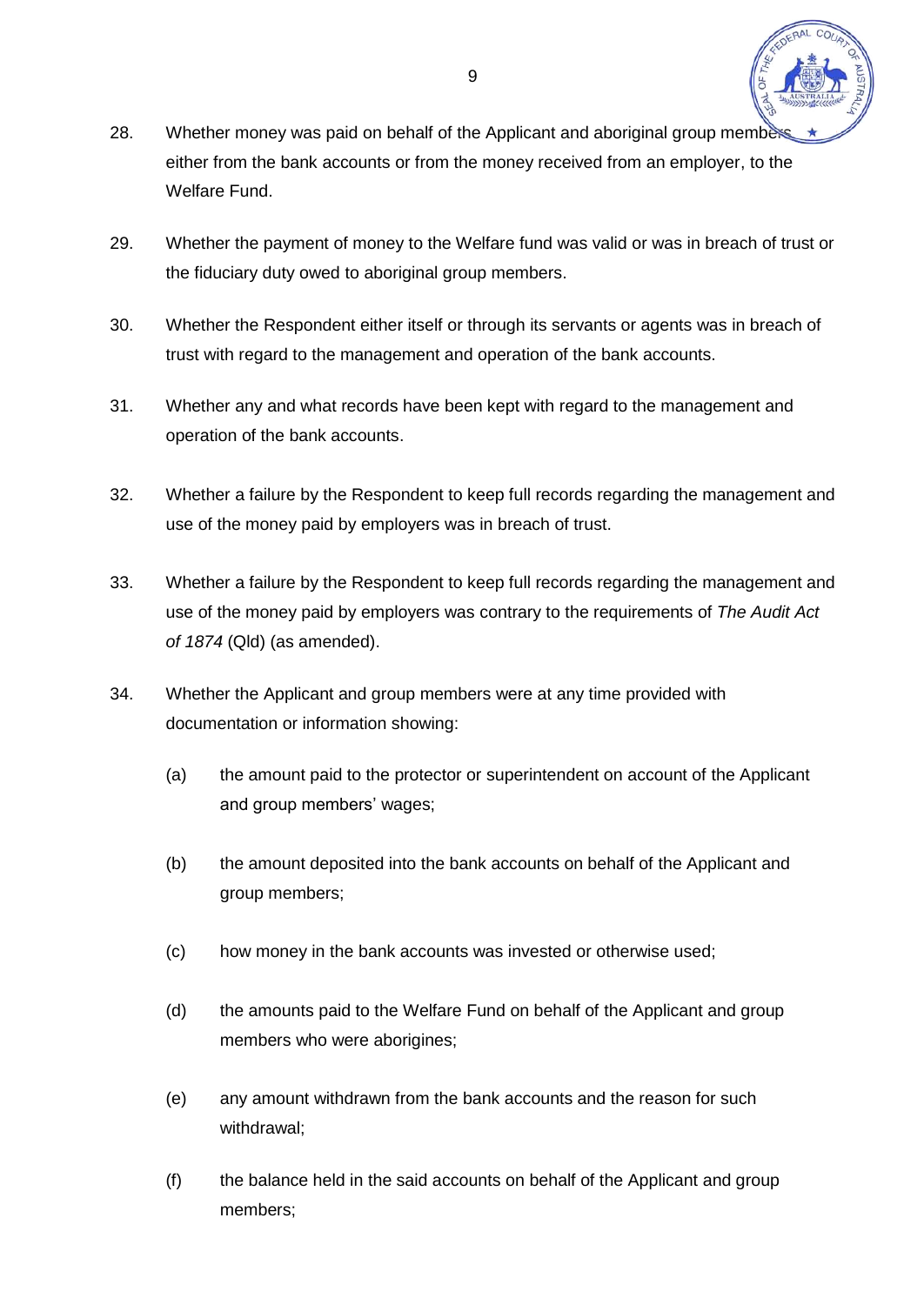

and if not whether such conduct was in breach of trust or a fiduciary duty owed to the Applicant and group members.

- 35. Whether there was a practice, policy or requirement that money could not be withdrawn from the bank accounts without the consent of the Director of Native Affairs or the protector or supervisor or some other person or entity.
- 36. Whether there was a practice, policy or requirement that the amount of money that could be withdrawn from the bank accounts was restricted and if so what was the amount that could be withdrawn and was that practice enforced.
- 37. Whether the Applicant and group members were paid the money taken, retained or paid to the protectors or superintendent and deposited into the bank accounts and if so what records show such payments.
- 38. Whether there is a formula which can convert Australian pounds (earned during the Claim Period) into an equivalent present day value in Australian dollars.
- 39. Whether the Applicant and group members were paid all or any part of accretions or interest earned from investments made with the money deposited in the bank accounts.
- 40. Whether the Respondent acted with reasonable care, diligence and prudence with regard to investing the money held in the trust fund.
- 41. Whether the Respondent invested money held in the trust fund in a manner which was to its own benefit rather than for the benefit of the aboriginal and islander workers whose wages made up that fund.
- 42. Whether payments to the Applicant and group members under the reparations scheme decrease any indebtedness of the Respondent.
- 43. Whether the Deed of Agreement signed by the Applicant and those group members who received a payment under the reparations scheme operates as a bar to, or prevents further or any legal action being taken against the Respondent.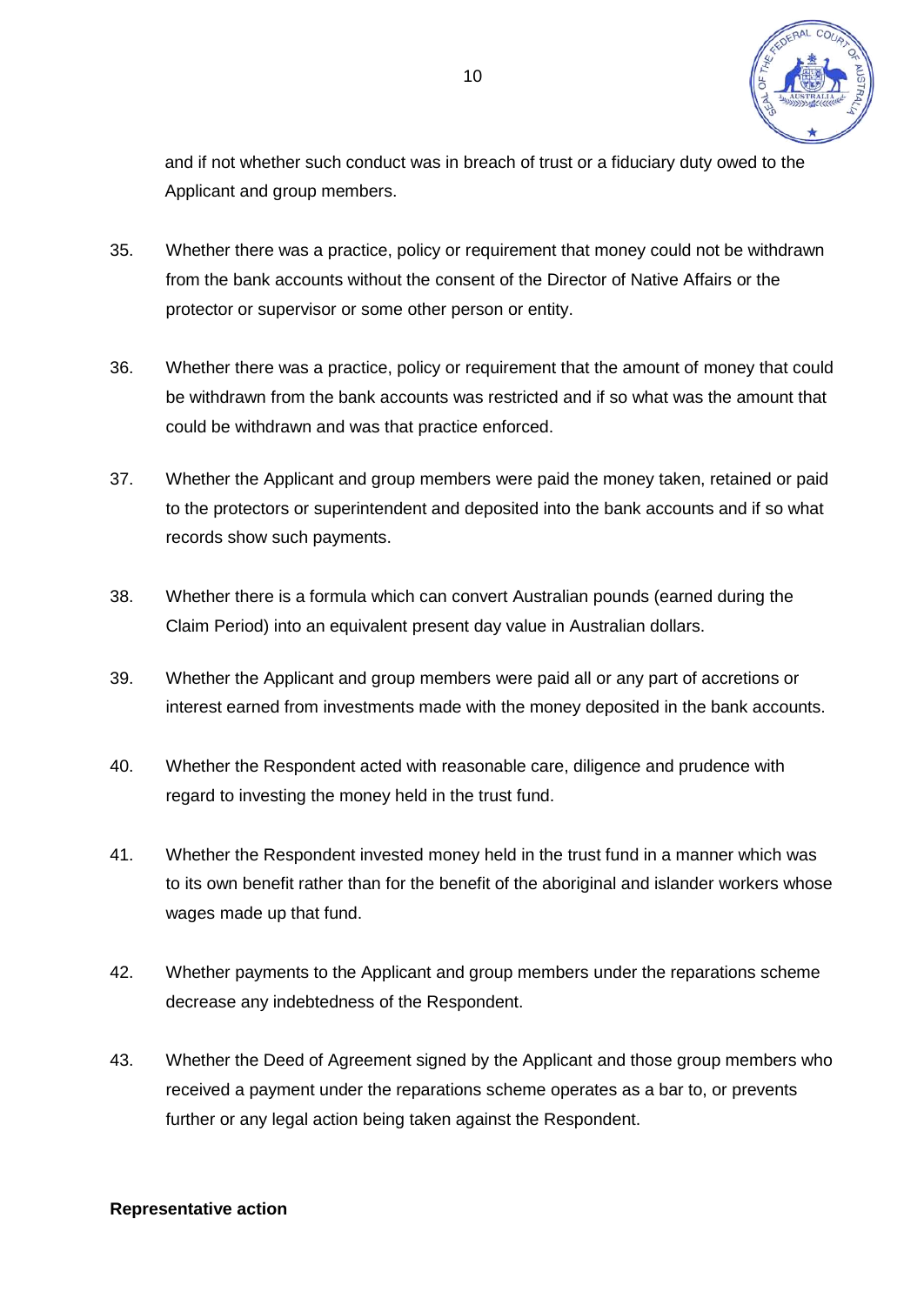

The Applicant brings this application as a representative party under Part IVA of the *Federal Court of Australia Act 1976,* or in the alternative, under r 9.21 of the *Federal Court Rules 2011.* 

The Group Members to whom this proceeding relates are persons who:

- 1. during all or part of the period from 12 October 1939 to 4 December 1972 (**Claim Period**) were or were deemed to be "aboriginal" as that term is used in the 1939 Act; or
- 2. during all or part of the Claim Period were or were deemed to be an "islander" as that term is used in the Islander Act; and/or
- 3. during all or part of the Claim Period were an "aborigine" or a "part-aborigine" who fell within the category of "assisted aborigine" or an "Islander" who fell within the category of "assisted islander" as those terms are used in the 1965 Act; and
- 4. during all or part of the Claim Period were subject to the 1939 Act and regulations and/or the Islander Act and regulations and/or the 1965 Act and regulations, in each case, as amended from time to time:
- 5. during all or part of the Claim Period lived in Queensland in one or more of the following areas:
	- (a) in an area which had been proclaimed as or was otherwise deemed to be a "District" for the purposes of the 1939 Act, the Islander Act or the 1965 Act;
	- (b) on land granted in trust or reserved from sale or lease by the Governor in Council as a "reserve" for the benefit of the aboriginals or islanders of Queensland;
	- (c) in a settlement built on a reserve; or
	- (d) in a mission operated by a religious institution on a reserve;
- 6. were employed or was required to work during all or part of the Claim Period, such employment being controlled or which was required to be controlled by the 1939 Act and regulations or the Islander Act and regulations and/or the 1965 Act and regulations;
- 7. [Blank] during any period that the Group Member was in employment during the Claim Period, the whole or part of their wages was directed to be paid by their employer to the protector or superintendent of the District, reserve or mission in which they lived or at the direction of the protector or superintendent (or district officer or manager, as the case may be);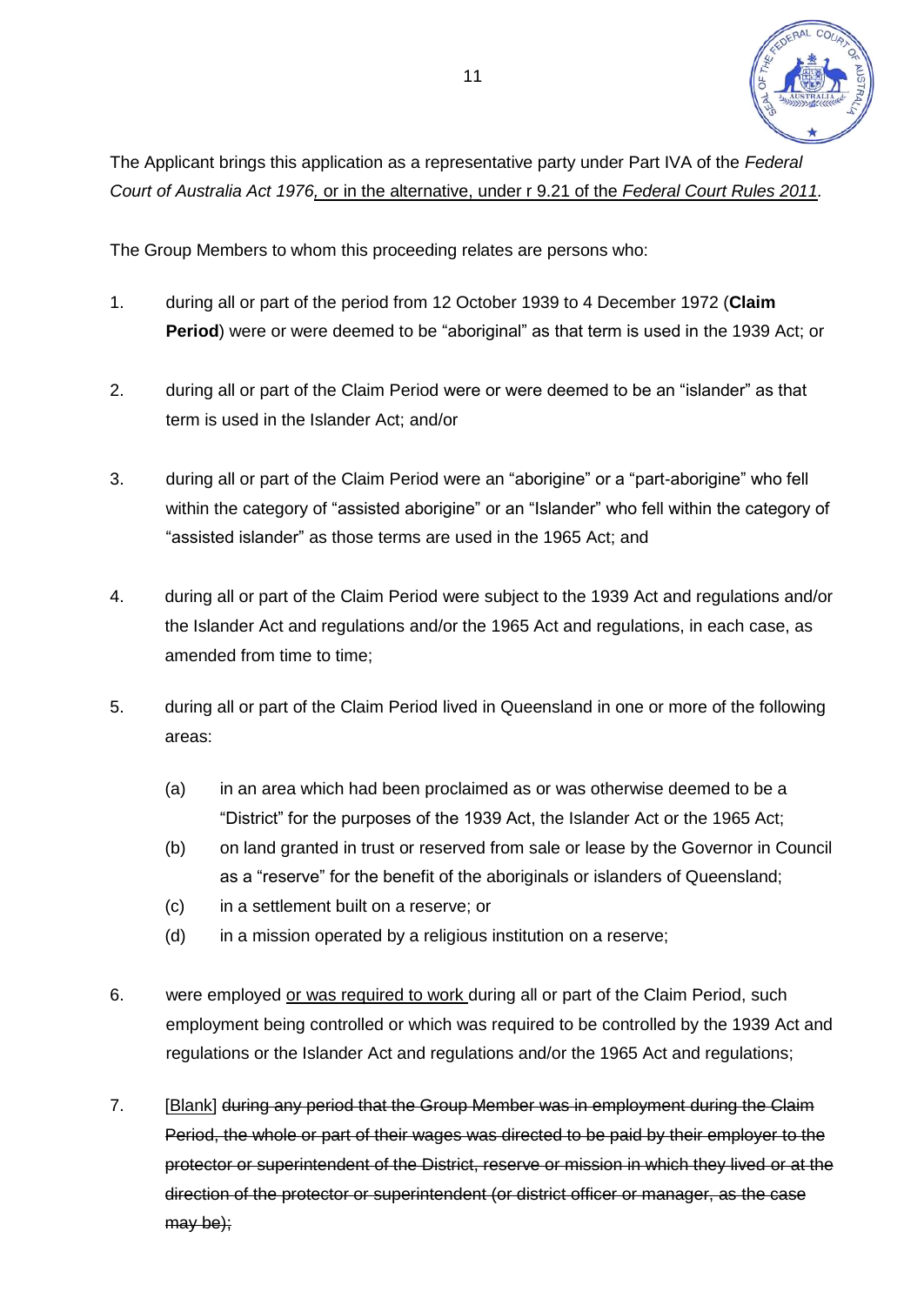

- 8. [Blank] have not been given the money or the whole of the money which was to be paid to or at the direction of the protector or superintendent (or district officer or manager, as the case may be) as their wages;
- 9. by reason of the matters pleaded in the accompanying Fourth Third Amended Statement of Claim is entitled to equitable relief and/or the payment of compensation and/or the relief set out in Section Z thereof;
- 10. [blank]
- 11. if a person who would otherwise be a Group Member has died, then a Group Member also includes the executor, administrator or beneficiary of that deceased person's estate who has the capacity to claim on behalf of the deceased estate or (in the case of a beneficiary of a deceased person's estate) a person who has a right, equitable or otherwise, in respect of the administration of, or property forming part of, the estate of the deceased person.

# **Details of claim under the Australian Human Rights Commission Act 1986**

The Applicant claims that:

- 1. The Respondent's conduct in connection with the reparations scheme pleaded at paragraph 338A of the Third Amended Statement of Claim was in breach of ss 9 and 10 of the *Racial Discrimination Act 1975* (Cth).
- 2. The Respondent's conduct referred to in paragraph 1 had the effect of nullifying or impairing the recognition, enjoyment or exercise of the rights and freedoms of the Applicant and Group Members eligible to apply under the reparations scheme, as pleaded in paragraph 338B of the Third Amended Statement of Claim.
- 3. The Applicant and eligible Group Members suffered hurt, humiliation and insult as a result of the Respondent's conduct.
- 4. The Respondent knew or ought to have known of the matters pleaded at paragraph 338D of the Third Amended Statement of Claim, including that the Applicant and Group Members had generally low levels of formal education and high levels of financial disadvantage, rendering them more likely to accept a payment under the reparation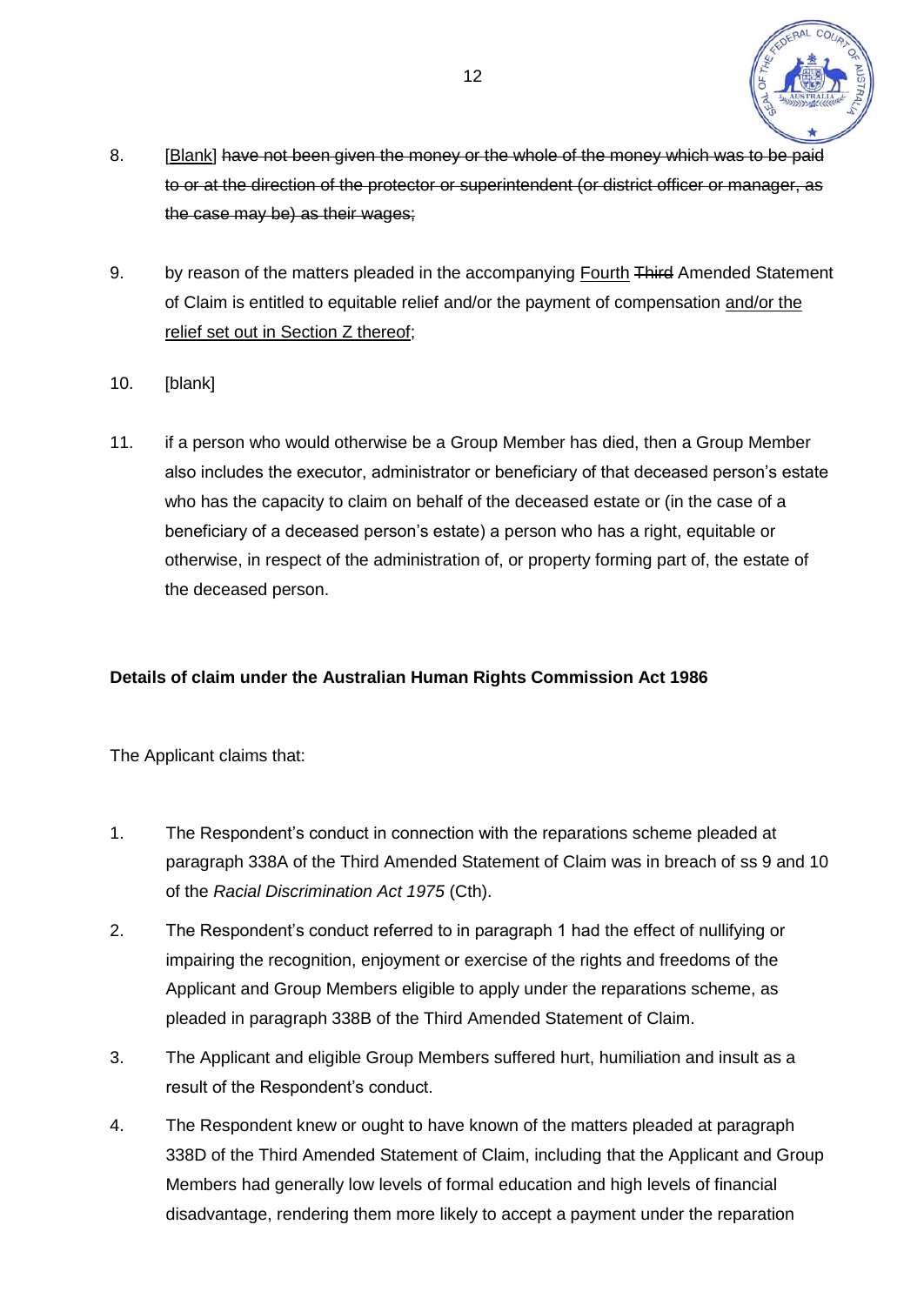

scheme, and therefore to execute the Deed of Agreement required by the Responder as a pre-condition to payment under the reparation scheme.

- 5. Accordingly the Applicant and Group Members who were eligible to apply under the reparations scheme seek:
	- (a) damages pursuant to s 46PO of the *Australian Human Rights Commission Act* 1986 (Cth); and
	- (b) aggravated damages.

# **Legislation**

The Applicant claims that the discrimination complained of is unlawful under s 9(1) of the RDA*.*

# **Remedy sought under the Australian Human Rights Commission Act 1986 (AHRC Act)**

Under the **AHRC Act** and in addition to the claims sought in the representative proceeding, the Applicant asks the Court for:

- 1. a declaration pursuant to s.46PO(4) of the AHRC Act that there has been unlawful discrimination by the Respondent against the Applicant;
- 2. [Blank]
- 3. damages by way of compensation for loss or injury suffered by the Applicant and Group Members pursuant to s. 46PO(4)(d) of the AHRC Act-;
- 4. aggravated damages.
- 5. exemplary damages.